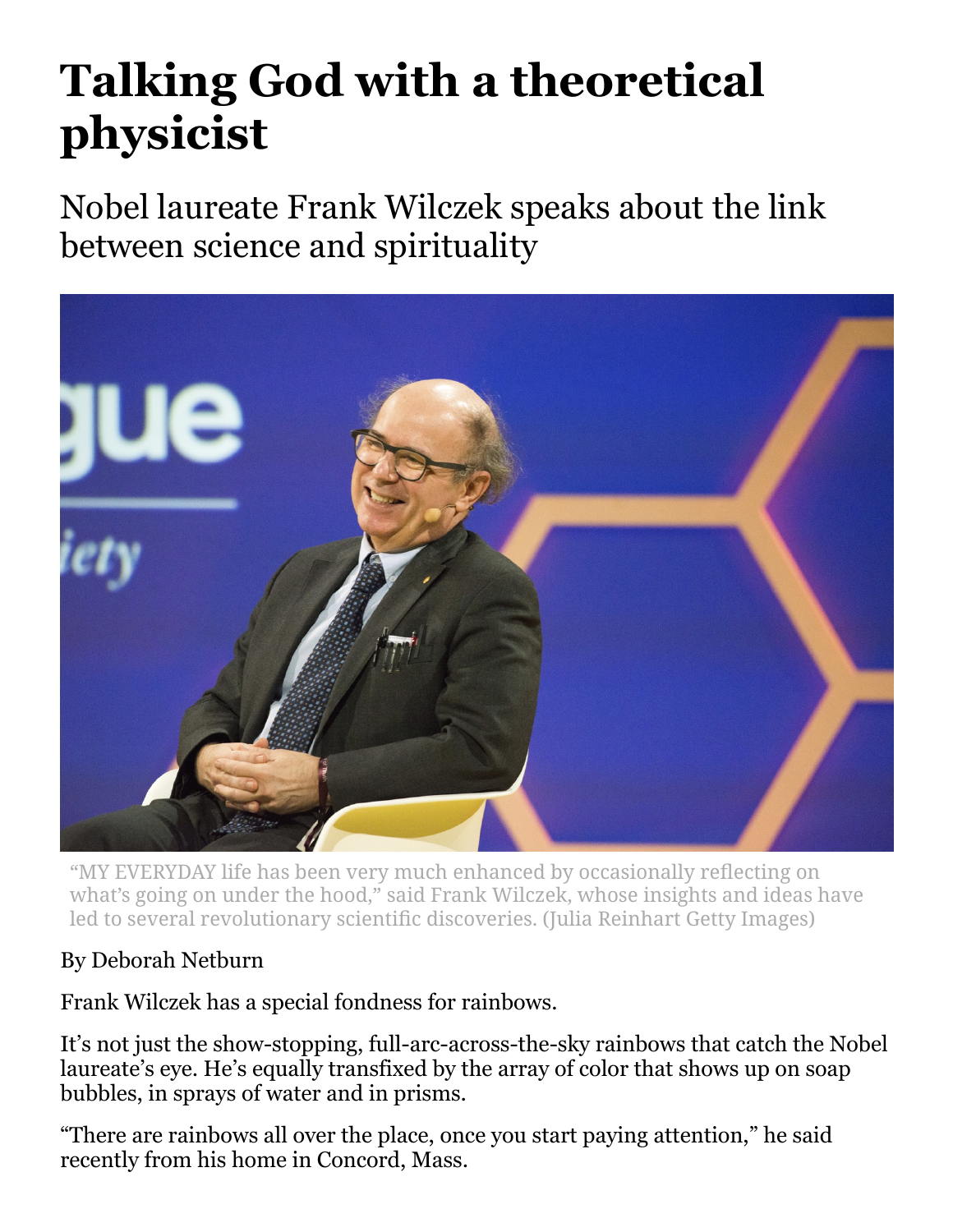In Judaism, rainbows serve as a reminder of the covenant God made with Noah to never again destroy the Earth. There is even a special prayer to recite when one encounters them. For Wilczek, 71, rainbows are both aesthetically "pretty" and serve as an invitation to launch into a scientific reverie about what makes the phenomenon possible: how the light is refracted, what the atoms are doing, how Sir Isaac Newton discovered the nature of color.

"My everyday life has been very much enhanced by occasionally reflecting on what's going on under the hood," he said.

As a theoretical physicist, Wilczek has been peeking under the hood of our perceived reality for more than 50 years. His insights and ideas have led to several revolutionary scientific discoveries, as well as an almost theological perspective on the nature of the world and our role in it that he shares in his myriad articles, books and talks for a general audience.

"In studying how the world works, we are studying how God works, and thereby learning what God is. In that spirit we can interpret the search for knowledge as a form of worship, and our discoveries as revelations," he wrote in his most recent book, "Fundamentals: Ten Keys to Reality."

It's this articulation of the link between science and spirituality that led to Wilczek's most recent high-profile award — the Templeton Prize — one of the world's largest annual individual awards, valued at more than \$1.3 million, which he received last week. The prize is given to those who use "the power of the sciences to explore the deepest questions of the universe and humankind's place and purpose within it," according to the Templeton Foundation.

Past recipients include Jane Goodall, the Dalai Lama, Desmond Tutu and St. Teresa of Kolkata.

Over the last 50 years, Wilczek's ideas and insights have touched nearly every corner of physics. He won the Nobel Prize in 2004 for his theoretical description of the strong nuclear force, now a cornerstone of the Standard Model, which posits that everything in the universe is made of a few fundamental building blocks that interact with each other by no more than four fundamental forces — the strong force, the weak force, electromagnetic force and gravitational force.

In 1978 he predicted a new type of particle called an axion. Although yet to be detected, axions are among the leading explanations for dark matter, a mysterious substance that makes up most of the matter in the known universe, even though they are billions of times lighter than the electron.

More recently he introduced the idea of time crystals — a phase of matter that can sustain constant change without burning  $\overline{\text{any energy}}$  and anyons, particles that have a strange behavior when their positions are exchanged but can exist only in two-dimensional space. (Plane)

 $\Lambda$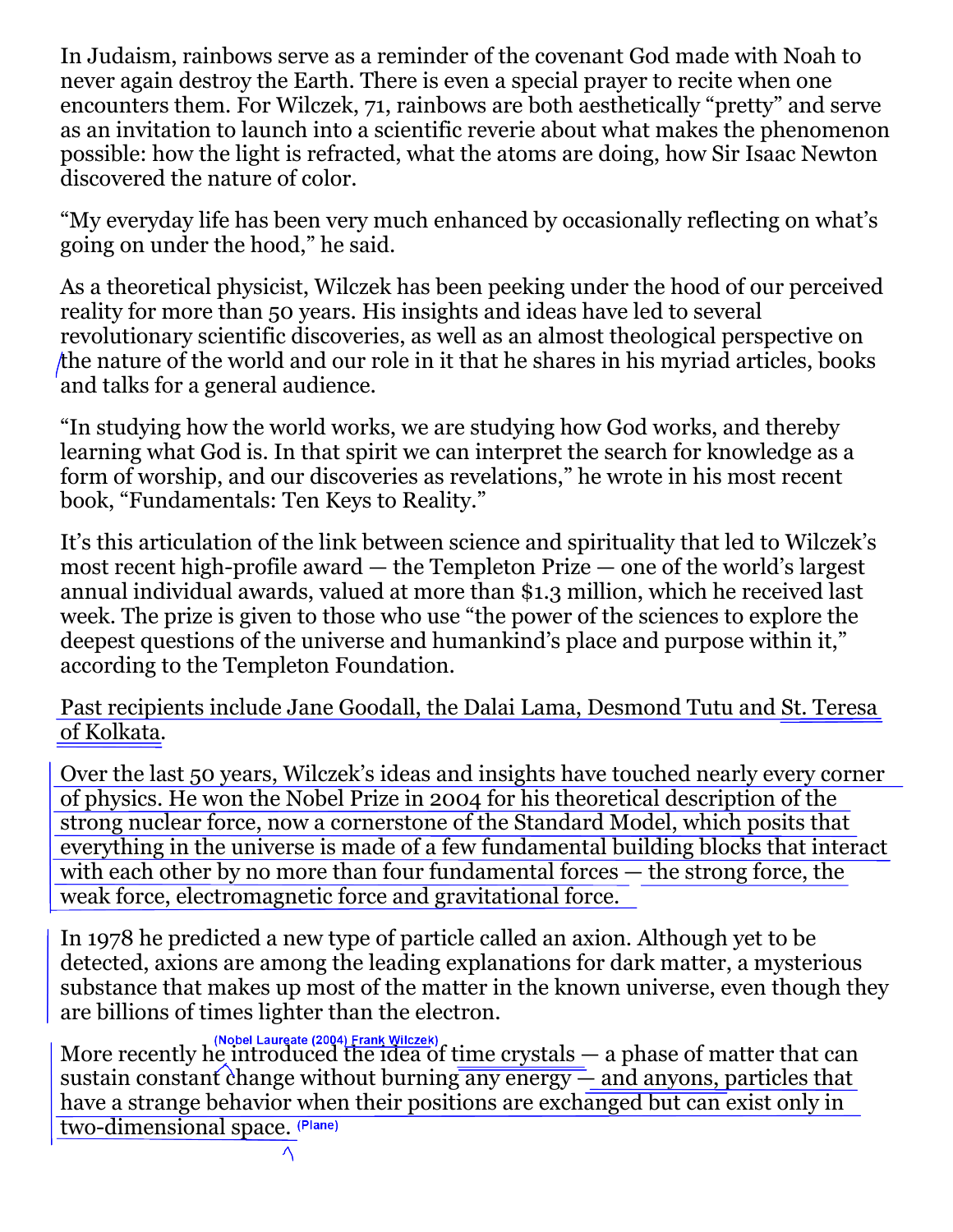"Really, in my opinion, these are all Nobel Prize-winning inventions," said his friend and colleague Antti [Niemi](https://www.nordita.org/people/staff/index.php?u=antti.niemi), professor of theoretical physics at Uppsala University in Stockholm. "He is one of the few, I would say, that could easily get a second Nobel Prize."

## (Nobel Prize 2004)

In addition to groundbreaking discoveries, Wilczek's work has also led him to some of the same conclusions shared by mystics from all religions: the myth of separateness and the fundamental interconnectedness of all things.

As he wrote in"Fundamentals," "Detailed study of matter reveals that our body and our brain — the physical platform of our 'self' $\frac{A(m,n)}{n}$ , against all intuition, built from the same stuff as 'not-self,  $\frac{1}{2}$  appears to be continuous with it."

Other spiritual insights from his decades of scientific study include the idea of complementarity — that different ways of viewing the same thing can be informative, and valid, yet difficult or impossible to maintain at the same time, and that science teaches us both humility and self-respect.

"Within ourselves we have enormous resources," he told an online audience last year. "We are small compared to the universe, but we are large compared to what it takes to have dynamic patterns and process them in time. Walt Whitman was right when he said he contains multitudes."

Wilczek's friends and students describe him as a kind and generous scientist who never lost his childlike wonder at the immense beauty of the world and how it all works.

"There's a distinction between curiosity and wonder," said [Jordan](https://bhi.fas.harvard.edu/people/jordan-cotler-2) Cotler, who studies theoretical physics at Harvard and who started working with Wilczek as a college undergraduate. "Curiosity is an intellectual outlook, but wonder suggests there is something in your soul that compels you to know more about the world. That's something he embodies in a real, genuine way."

## **Frank**

Here Wilczek tells us more about his thoughts on religion, God, and how science has informed his perspective on life.

This interview has been edited for length and clarity.

Do you consider yourself an atheist, agnostic? Do you have a definition you're comfortable with?

Not affiliated with any specific recognized church is certainly part of it, but I'm more comfortable saying that I'm a pantheist. I believe that the whole world is sacred and we should take a reverential attitude toward it.

Are science and religion in conflict with each other?

No, they are not in conflict with each other. There have been problems when religions make claims about how the world works or how things got to be the way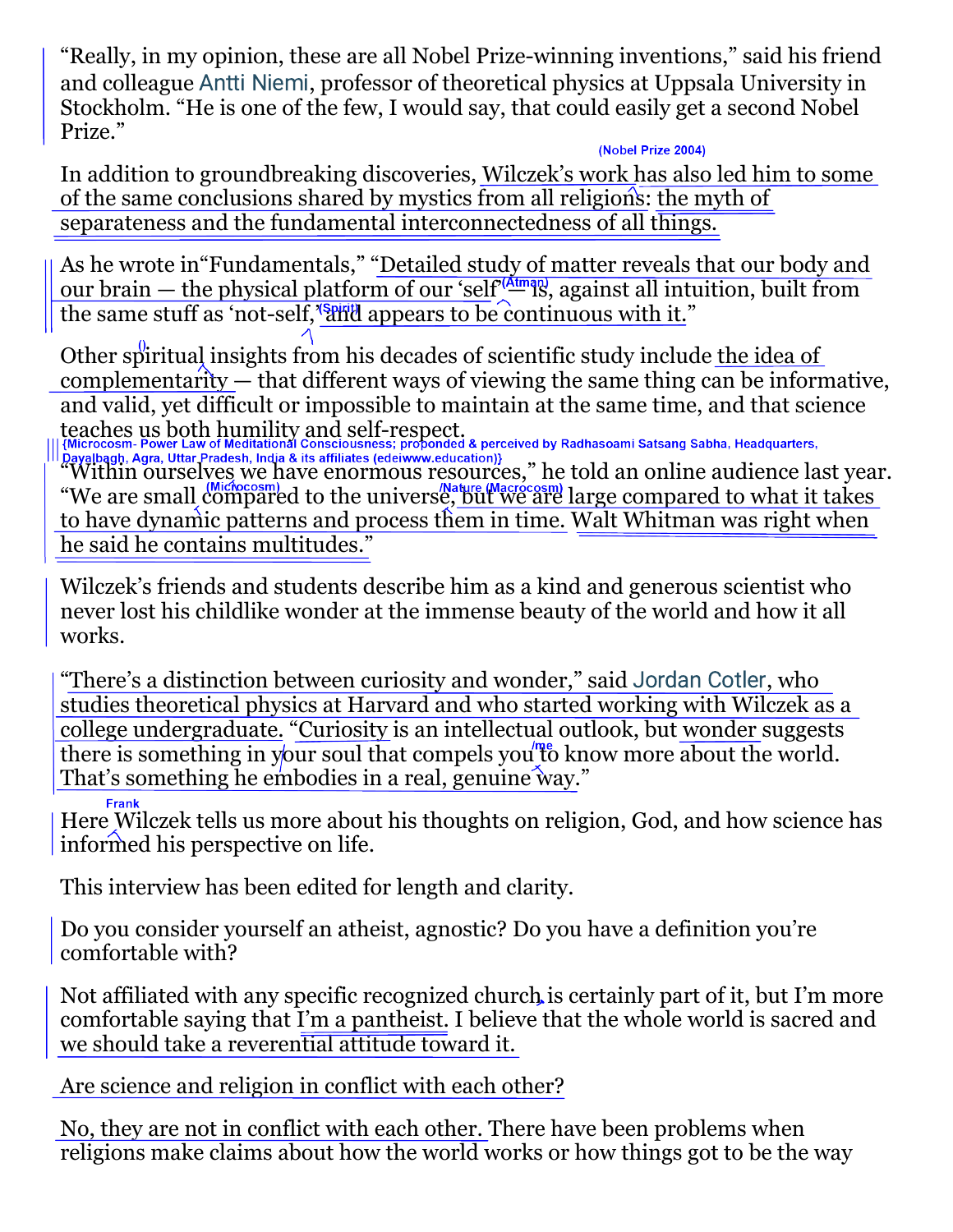they are that science comes to make seem incredible. For me, it's very hard to resist the methods of science which are based on the accumulation of evidence.

On the other hand, science itself leads to the deep principle of complementarity, which means to answer different kinds of questions you may need different kinds of approaches that may be mutually incomprehensible or even superficially contradictory.

You've written that "in studying how the world works, we are studying how God works, and thereby learning what God is." So, what do you think God is?

Let me lead into that by talking about two of the greatest figures in physics and their very different views of what God is. Sir Isaac Newton was very much a believing Christian and probably devoted as much time to studying Scriptures and theology as he did to physics and mathematics.

Einstein, on the other hand, often talked about God — sometimes he used that word, sometimes he said "the old one" — but his concept was much different. When he was asked seriously what he meant by that, he said he believed in the God of Spinoza, who identified God with reality, with God's work.

That was Einstein's view and that is very much closer to my spirit. I would only add to that that I think God is not only the world as it is, but the world as it should be. So, to me, God is under construction. My concept of God is really based on what I learn about the nature of reality.

Does that God have a will?

Not a will as we would ascribe to human beings, although I'm not saying that's logically impossible. I would say it's really a stretch, given what we know. The form of the physical laws seems to be very tight and doesn't allow for exceptions.<br>
Supreme Will which endows/excercises control over Nature (Macrocosm), Dynamically (In Continuum as well as Digitisation/Discretization: e.g. Richa

The existence of human beings, as they are, is a very remote consequence of the fundamental laws. One thing that [the physicist] Richard Feynman said really sticks in my mind here. He said, "The stage is too big for the players." If you were designing a universe around humans and their concerns, you could be a lot more economical

CONSIGNMENT CONSIGNMENT CONSIGNMENT PROPERTIVES:<br>
282005 Agra, India: Prof. Dr. Anna Margaretha Horatschek, Christian-Albrechts-University(CAU), English Department, Christian-Albrechts-Platz 4, 24118 Kiel, Germany; Prof. D Can God be detected, or is that the wrong question?

I think that's the wrong question. God can be constructed. And that's what I hope we're doing in a murky way. As I said, God to me is the God of Spinoza and Einstein, supplemented with the idea that we play a role in making him.

While I was preparing for our interview, I came across a statement by the Catholic Bishops of California that said science cannot answer our deepest and most perplexing questions like "Why am I here?"; "What is the purpose of my life?"; "Why have I suffered this loss?"; "Why is God allowing this terrible illness?" They said these are religious questions. Do you agree?